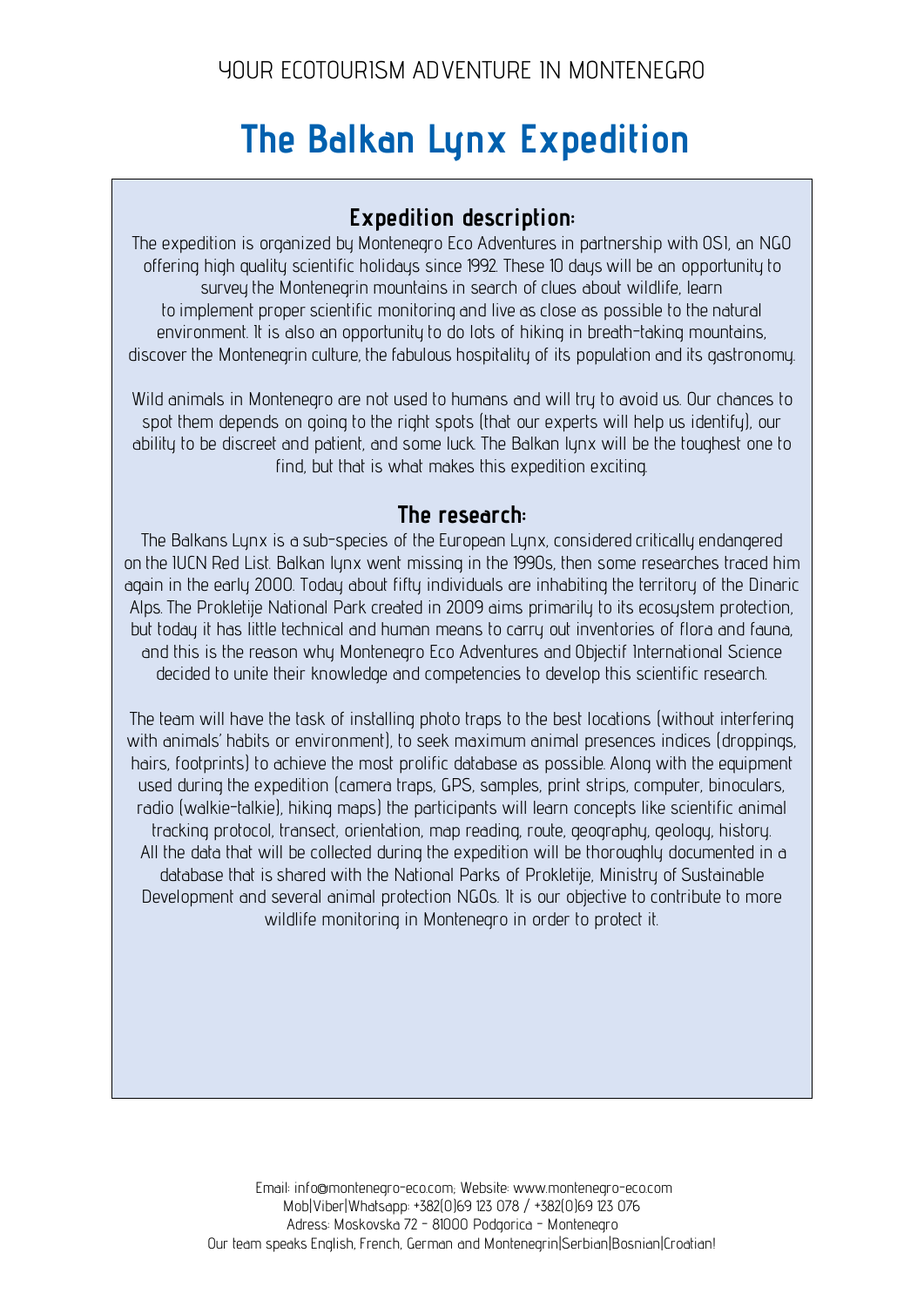## **Selection process:**

There are only 7 places available for participants for this participatory scientific expedition. To be selected, you must have an interest to protect the nature, have a very good physical condition (4 to 6 hours hiking per day – 600+ elevation difference), feel comfortable in a wild environment and simple mountain accommodations.

## **Expedition details:**

Group: 3-7 people Departure dates: May 21-30, August 15-24 Fitness level required: Very good

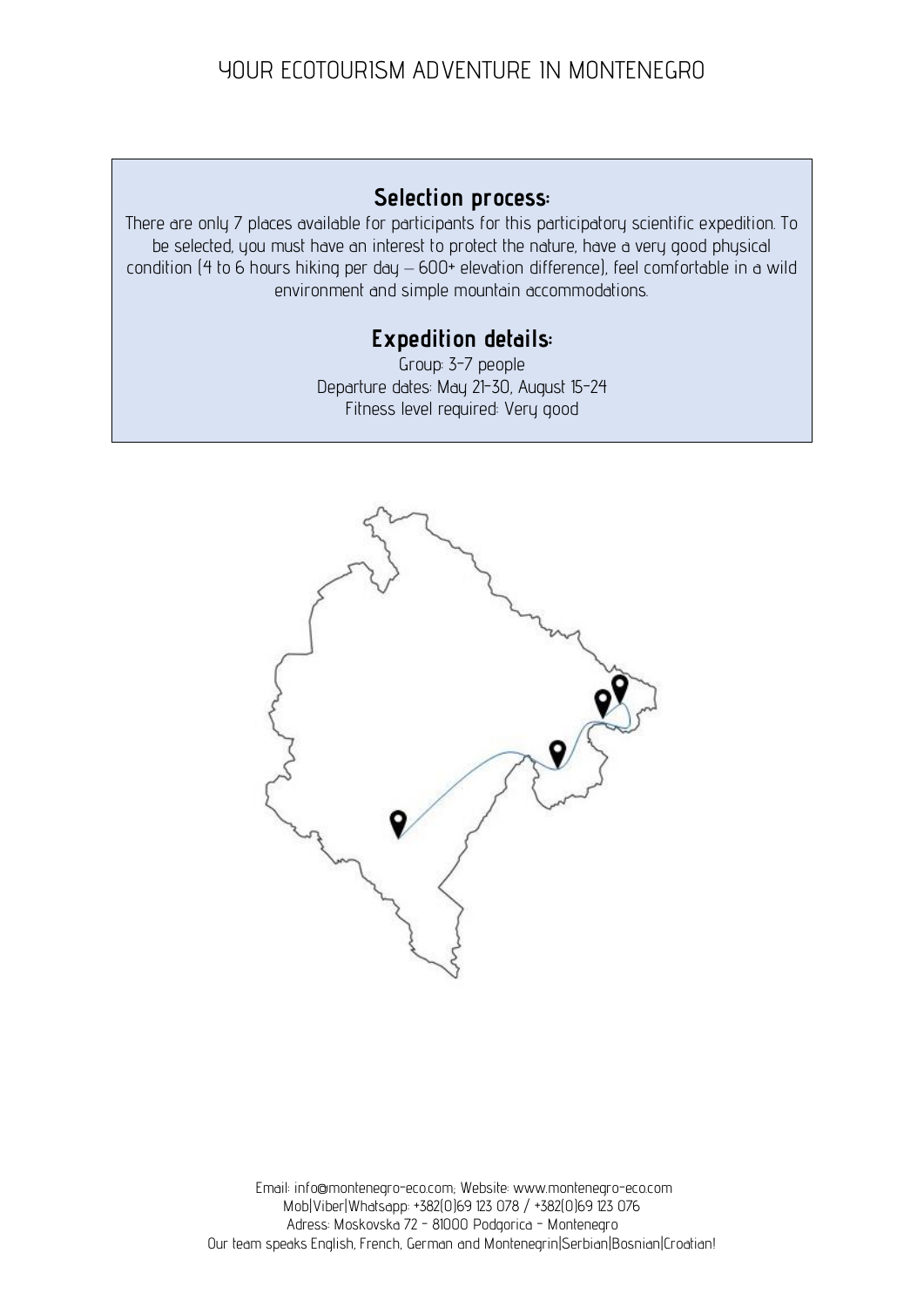# **Full itinerary:**

#### **DAY 1 – ARRIVAL IN PODGORICA**

Arrival in Podgorica. Dinner in town with the expedition team. Accommodation in a mid-range hotel.



#### **DAY 2 – PROKLETIJE**



Visit of the market in Podgorica, purchase of dried fruits and nuts for the expedition.

Departure to the National Park of Prokletije.

Small discovery walk of the surroundings.

Dinner and night in a lovely katun with a breath-taking view.

Summer cottage in the mountains used by shepherds in the Balkans.

#### **DAY 3 AND 4 - HIKING AND SEARCHING FOR WILDLIFE CLUES**

After breakfast, 4 to 6 hours of hiking and identifying areas where wildlife can be found or potentially spotted, placing and retrieving photos from camera traps and searching for wildlife clues.

Free time at the end of the afternoon.

Dinner and night in the katun.

Evenings will be used for scientific discussions, astronomy (in function of the weather), or leisure time (music, board games, etc).

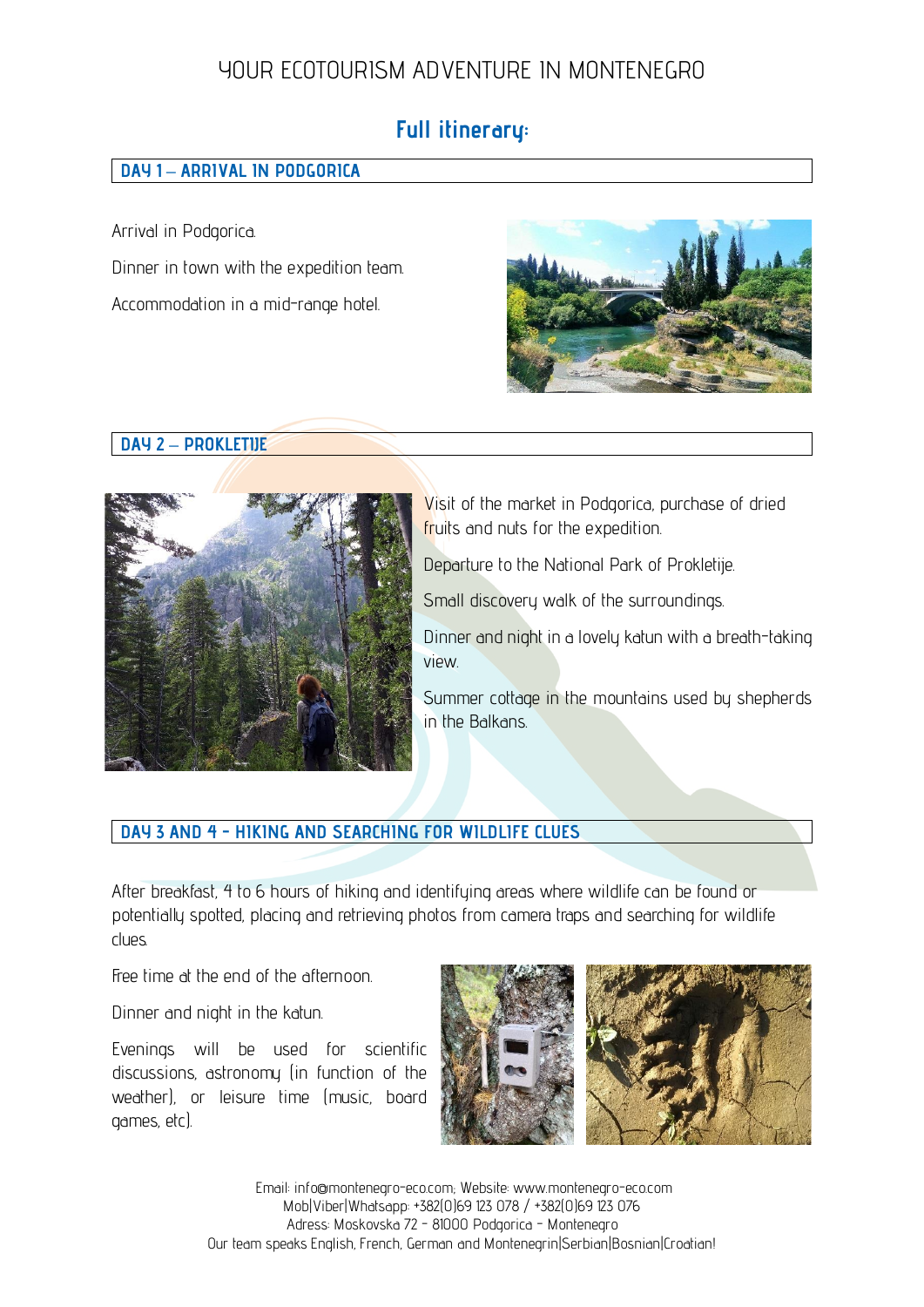#### **DAY 5 – ROŽAJE AND HAJLA**

Early start, direction Rožaje in Hajla mountains (1h30 by road).

Brief visit of Rožaje.

Drive to mountain katun (1h30 of mountain road).

Small hike in the afternoon. Dinner in a cosy katun with fireplace.



#### **DAY 6, 7 AND 8 – HIKING AND SPOTTING WILD ANIMALS**



After breakfast, 4 to 6 hours of hiking and identifying areas where wildlife can be found or potentially spotted, placing and retrieving photos from camera traps and searching for wildlife clues.

Dinners and nights in the katun.

Evenings will be used for scientific discussions, astronomy (in function of the weather), or leisure time (music, board games, etc).

#### **DAY 9 – PODGORICA**

.

After an early breakfast, 4 hours of hiking.

Driving back to Rožaje in the afternoon and then to Podgorica.

Dinner and night in Podgorica in a mid-range hotel.

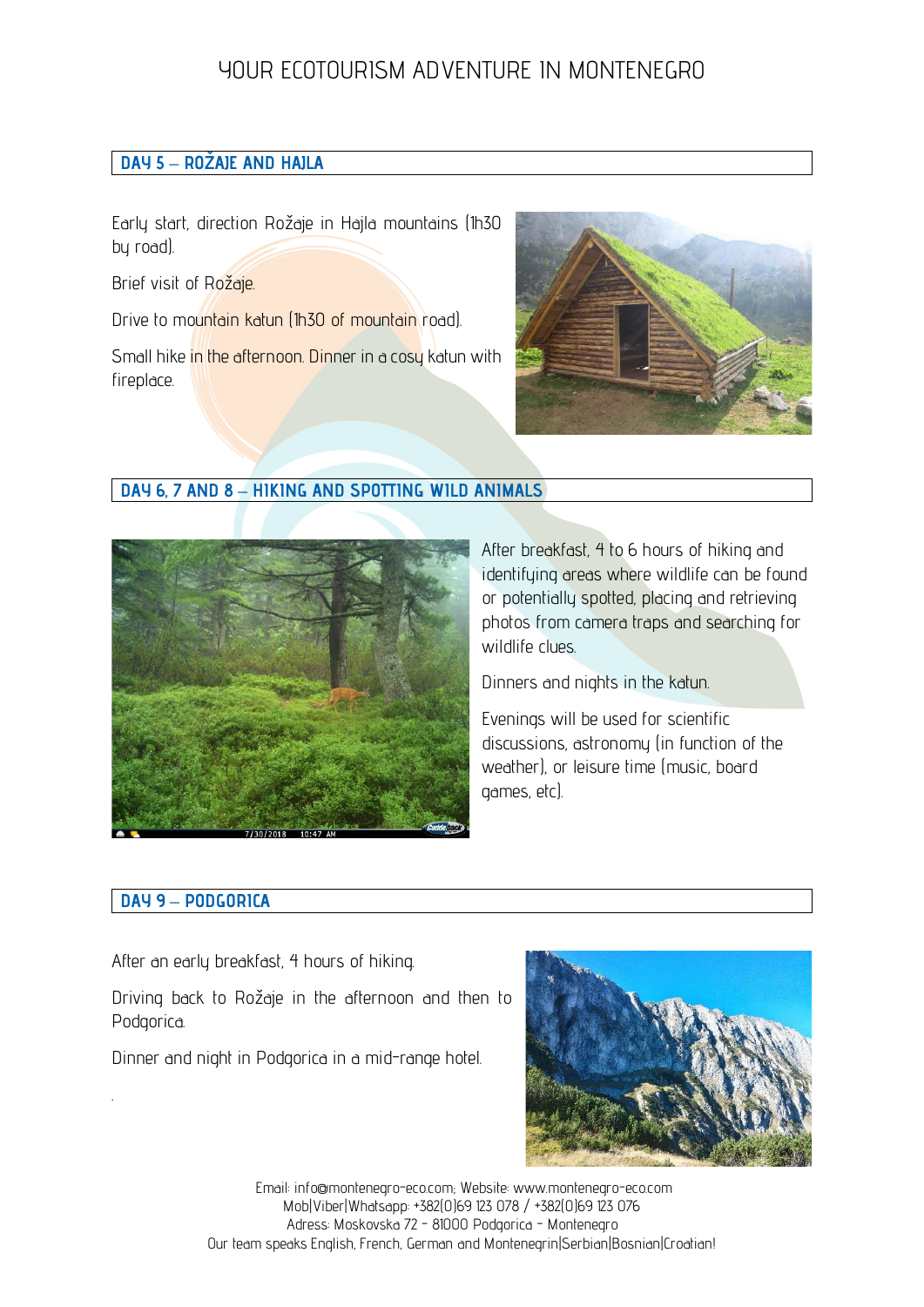#### **DAY 10 – DEPARTURE**

Breakfast.

Last couple of hours in the capital city.

Going back to the airport.

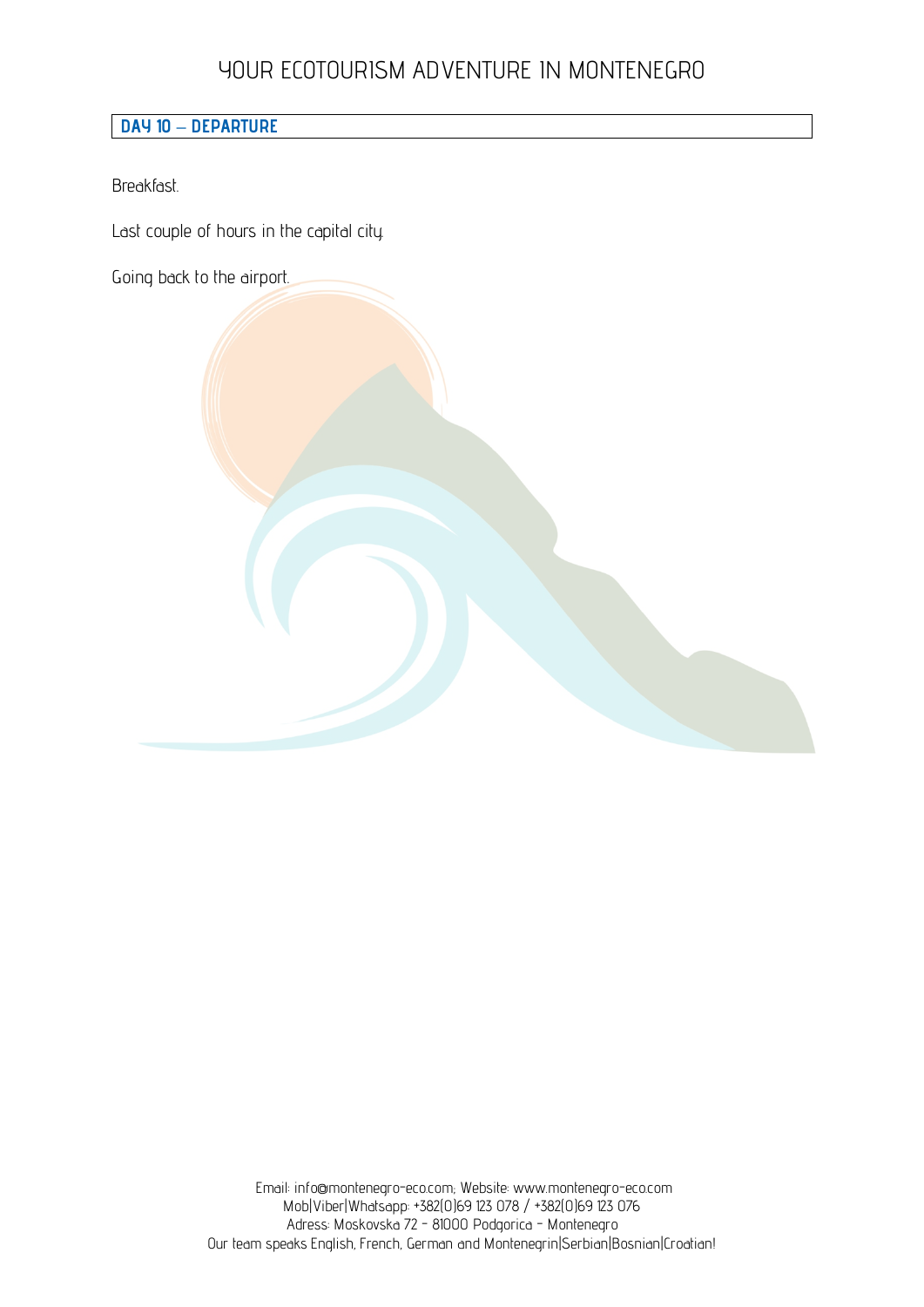| Price details:<br>Price: From 1409€ per person                                                                                      |                                                                            |
|-------------------------------------------------------------------------------------------------------------------------------------|----------------------------------------------------------------------------|
| <b>INCLUDED</b>                                                                                                                     | <b>NOT INCLUDED</b>                                                        |
| All transfers during the expedition<br>$\circ$<br>(including transfers from and to<br>Podgorica airport)                            | Supplement for pick-up from another<br>$\circ$<br>airport/location         |
| Accommodations for all nights as<br>$\circ$<br>specified in itinerary                                                               | International flights and airport taxes<br>$\circ$                         |
| All organic, home cooked meals and<br>$\circ$<br>some snacks during the hikes                                                       | Meals not mentioned in itinerary (lots<br>$\circ$<br>of options available) |
| Certified mountain guide and certified<br>$\circ$<br>mountain and fauna specialist                                                  | Your own hiking equipment<br>$\circ$                                       |
| All scientific material required for the<br>$\circ$<br>study (camera traps, GPS devices,<br>sampling etc)                           | Drinks and personal expenses and tips<br>$\circ$                           |
| Entrance fees in parks<br>$\circ$                                                                                                   |                                                                            |
| Insurance for excursions, tourist tax<br>$\circ$<br>and our on-site assistance 24/7                                                 |                                                                            |
| Details and important notes:                                                                                                        |                                                                            |
| All accommodations are on the basis of shared rooms, simple single beds, not necessarily in<br>the areas with phone or wi-fi signal |                                                                            |
| - Guides are speaking Montenegrin, English & French;                                                                                |                                                                            |
| - In case of the bad weather hike may be postponed or replaced with an alternative as<br>suggested by the guide.                    |                                                                            |